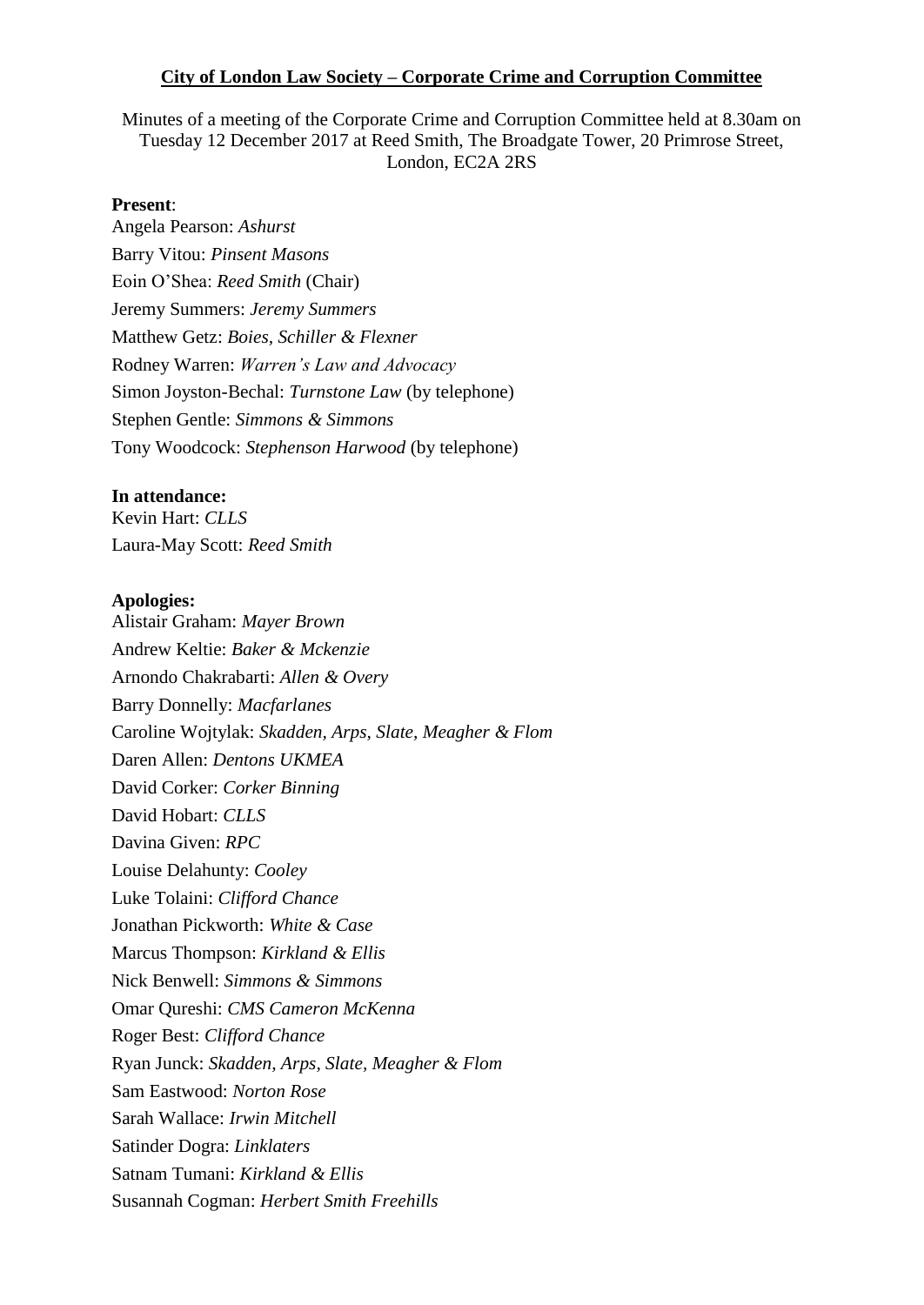## **1. Apologies**

The chair gave apologies for those who were not able to attend the meeting.

## **2. Minutes of the last meeting**

The Minutes of the last meeting (31 October 2017) were approved. The Chair directed for the Minutes be filed on the CLLS website 24 hours after the meeting, providing Committee members not present with additional time to send any final comments on the draft.

## **3. CLLS Committee Chair and specialist committee chairs' meeting held on 15 November 2017**

Kevin Hart provided an update on the CLLS Committee Chair and specialist committee chairs' meeting held on 15 November 2017 and gave an overview of the work done by the various specialist committees. The Chair explained that he came away from the meeting with further evidence that the various specialist committees were powerful advocates for law reform and he considered that where this Committee had an opportunity to speak up or a specific capability to assist with a relevant subject area it should do just that. Kevin Hart said that the Chairman of the CLLS would sit in on committee meetings during 2018 to see firsthand what each of the specialist committees were involved with and working on.

# **4. Practice / Legal updates**

The Committee discussed the ENRC case and the Law Society taking a position and intervening.

The Committee discussed the creation of the new National Economic Crime Centre to crack down on money laundering and the impact the Centre might have.

## **5. S.2 interview practices**

The Chair explained that s.2 interview practice was a standing agenda item and he encouraged those in attendance to share (on an anonymous basis) any recent experiences of s.2 interviews and in particular any poor practices by investigators. The Committee discussed recent practice as well as production orders, extraterritorial jurisdiction and privilege. It was agreed this topic should be reconsidered in 2018. The Committee also discussed the SFO's ability and willingness to arrest and set bail conditions.

## **6. Guest Speakers:**

The Committee discussed potential guest speakers for 2018. The Chair said he would reach out to the individuals identified in the New Year.